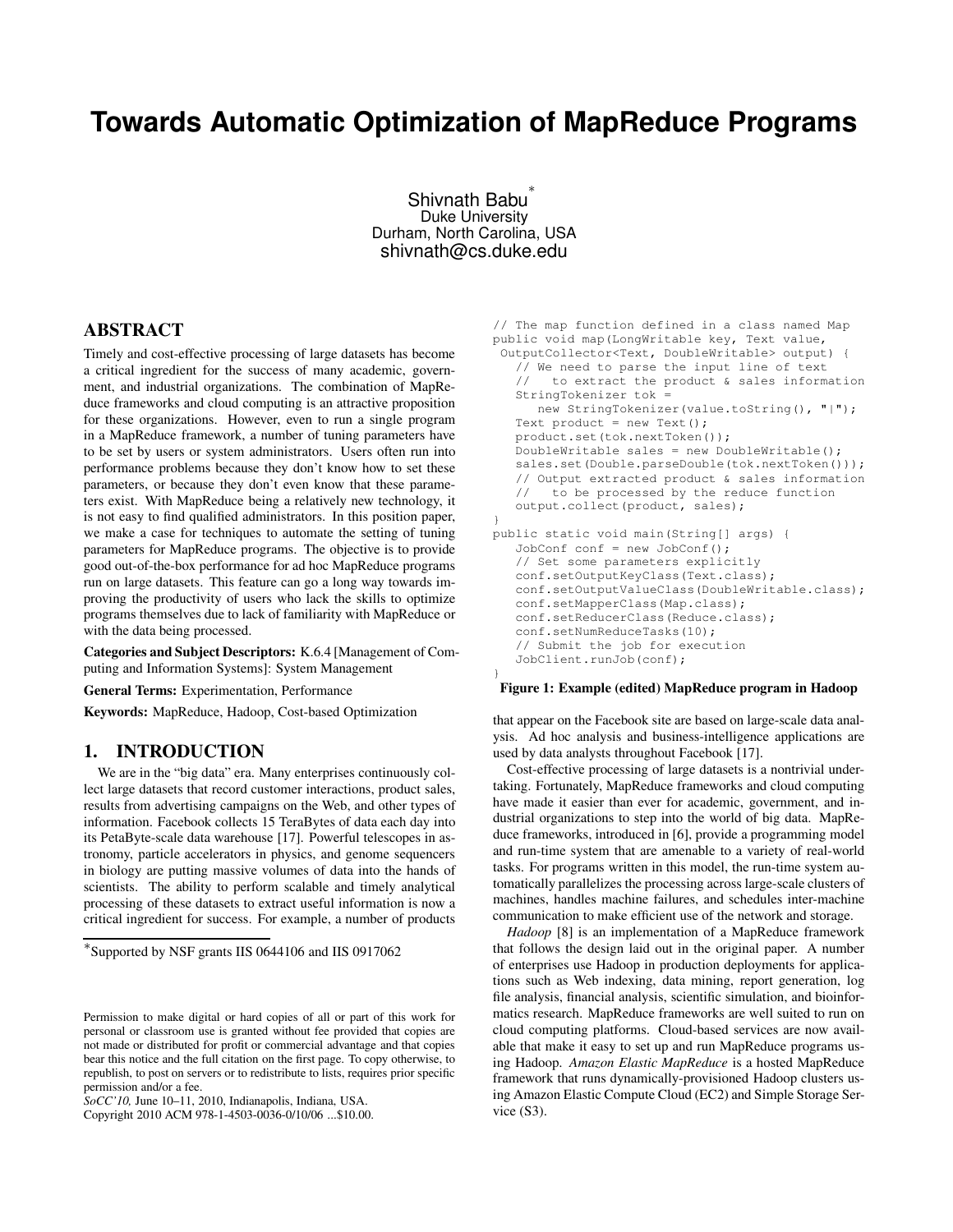| Parameter Name                                                                             | Brief Description and Use                                             | Default Value | Values Considered  |
|--------------------------------------------------------------------------------------------|-----------------------------------------------------------------------|---------------|--------------------|
| mapred.reduce.tasks                                                                        | Number of reducer tasks                                               |               | [5,300]            |
| io.sort.mb                                                                                 | Size in MegaBytes of map-side buffer for sorting key/value pairs      | 100           | [100, 200]         |
| io.sort.record.percent                                                                     | Fraction of io.sort.mb dedicated to metadata storage                  | 0.05          | [0.05, 0.15]       |
| io.sort.factor                                                                             | Number of sorted streams to merge at once during sorting              | 10            | [10, 500]          |
| io.file.buffer.size                                                                        | Buffer size used to read/write (intermediate) sequence files          | 4K            | 32K                |
| mapred.child.java.opts                                                                     | Java control options for all mapper and reducer tasks                 | $-Xmx200m$    | $-Xmx[200m, 300m]$ |
| mapred.job.shuffle.input.buffer.percent                                                    | % of reducer task's heap used to buffer map outputs during shuffle    | 0.7           | 0.7.0.8            |
| mapred.job.shuffle.merge.percent                                                           | Usage threshold of mapred.job.shuffle.input.buffer.percent to trigger |               | 0.66,0.8           |
|                                                                                            | reduce-side merge in parallel with the copying of map outputs         |               |                    |
| mapred.inmem.merge.threshold                                                               | Another reduce-side trigger for in-memory merging; off when 0         | 1000          |                    |
| mapred.job.reduce.input.buffer.percent                                                     | % of reducer task's heap to buffer map outputs while applying reduce  | $\Omega$      | 0.0.8              |
| dfs.replication                                                                            | Block replication factor in Hadoop's HDFS filesystem                  |               |                    |
| HDFS block size (data size processed per mapper task in our setting)<br>$dfs$ , block size |                                                                       | 64MB          | 128MB              |

Table 1: A subset of job configuration parameters in Hadoop ([a, b] indicates the range of values from a to b)

Running a MapReduce Program: A task is expressed in the MapReduce programming model through a *map* function and a *reduce* function. As an illustration, Figure 1 shows the map function from an example MapReduce program written to run in Hadoop.<sup>1</sup> This program groups the records in a large input text file by product name, and computes the total sum of sales per product. The map function shown in Figure 1 parses each line of text in the input to extract the corresponding product and sales information.

To run the program as a job in Hadoop, a *job configuration* object is created; and the *parameters* of the job are specified. The example Java main function in Figure 1 specifies values for the following parameters explicitly: (i) the respective classes implementing the map and reduce functions, (ii) the data types of the key and value output by the map function (the complete map output is grouped on the key and input to the reduce function), and (iii) the number of distinct reducer tasks to use to process the reduce function.

Apart from the job configuration parameters whose values are specified explicitly like in Figure 1, there are a large number of other parameters whose values have to be specified before the job can be run in a MapReduce framework like Hadoop. The settings of these parameters control various aspects of job behavior during execution such as memory allocation and usage, concurrency, I/O optimization, and network bandwidth usage. The submitter of a Hadoop job has the option to set these parameters either using a program-level interface like in Figure 1 or through XML configuration files. Higher-level languages for MapReduce frameworks like HiveQL and Pig have developed their own *hinting* syntax for parameter specification. For any parameter whose value is not specified explicitly during job submission, default values either shipped along with the system or specified by the system administrator—are used.

More than 190 parameters are specified to control the behavior of a MapReduce job in Hadoop. As a conservative estimate, the settings of more than 25 of these parameters can have significant impact on job performance. (We will provide empirical evidence in Section 2.) A fairly large subset of these parameters display strong performance *interactions* with one or more other parameters. An interaction exists between parameters  $p_1$  and  $p_2$  when the magnitude of impact that varying  $p_1$  has on job performance depends on the specific setting of  $p_2$ . Stated otherwise, the performance impact of varying  $p_1$  is different across different settings of  $p_2$ .

Hadoop developers may well be repeating a mistake that relational database developers made in the past, which is one of the reasons why database systems have gained notoriety as systems that are hard to manage. When they were developed originally, relational database systems had a small fraction of the features found in commercial databases today. With the addition of more and more new features at a fast pace, database system developers followed a "tuning-knob-for-everything" philosophy [5]. Consequently, over time, relational database systems became bloated with features; many of them unnecessary for a vast majority of users. What was worse was that setting the tuning knobs became a nightmare for most users. In addition, the learning curve for new users became increasingly steep over time. Highly paid database administrators became essential to manage these systems. Browsing through the Hadoop, Hive, and Pig mailing lists reveals that users often run into performance problems caused by lack of knowledge of the configuration parameters. With MapReduce being a relatively new technology, it is not easy to find qualified administrators.

In this position paper, we make a case for techniques to automate the setting of job configuration parameters for MapReduce programs in general; focusing in particular on Hadoop. The objective is to provide good out-of-the-box performance for ad hoc MapReduce programs run on large datasets. This feature can go a long way towards improving the productivity of MapReduce users who lack the skills to optimize programs themselves due to lack of familiarity with MapReduce or with the data being processed.

Roadmap: The roadmap for the rest of the paper is as follows:

- Section 2 discusses job configuration parameters in Hadoop. It also presents empirical evidence of the performance impact and interactions of some of the parameters in order to motivate the need for automated techniques for setting parameters.
- Section 3 gives a concrete definition of the problem and discusses various solution approaches.
- Section 4 attempts to lay out a research agenda.

# 2. IMPACT OF MAPREDUCE JOB CONFIG-URATION PARAMETERS IN HADOOP

We begin by presenting some empirical evidence to demonstrate differences in job running times between good and bad parameter settings in Hadoop. The purpose is to illustrate trends rather than to present a comprehensive performance study. We used a Hadoop cluster running on 17 nodes, with 1 master and 16 worker nodes. Each node has a dual core 2GHz AMD processor, 1.8GB RAM, 30 GB of local space, and runs Linux in a Xen virtual machine. Each worker node was set to run at most 4 mapper tasks and 2 reducer tasks concurrently. Thus, the cluster can run at most 64 mapper tasks in a concurrent *map wave*, and at most 32 reducer tasks in a concurrent *reduce wave*. Table 1 lists the subset of job configuration parameters that we considered in our experiments.

The MapReduce program that we consider is *TeraSort* which was used on one of Yahoo!'s Hadoop clusters to win the TeraByte sort benchmark in 2008. Figures 2(a) and 3(a) show two response surfaces that were generated by measuring TeraSort's end-to-end

<sup>&</sup>lt;sup>1</sup>Some edits have been made for simplicity while retaining aspects needed for illustrative purposes in the paper.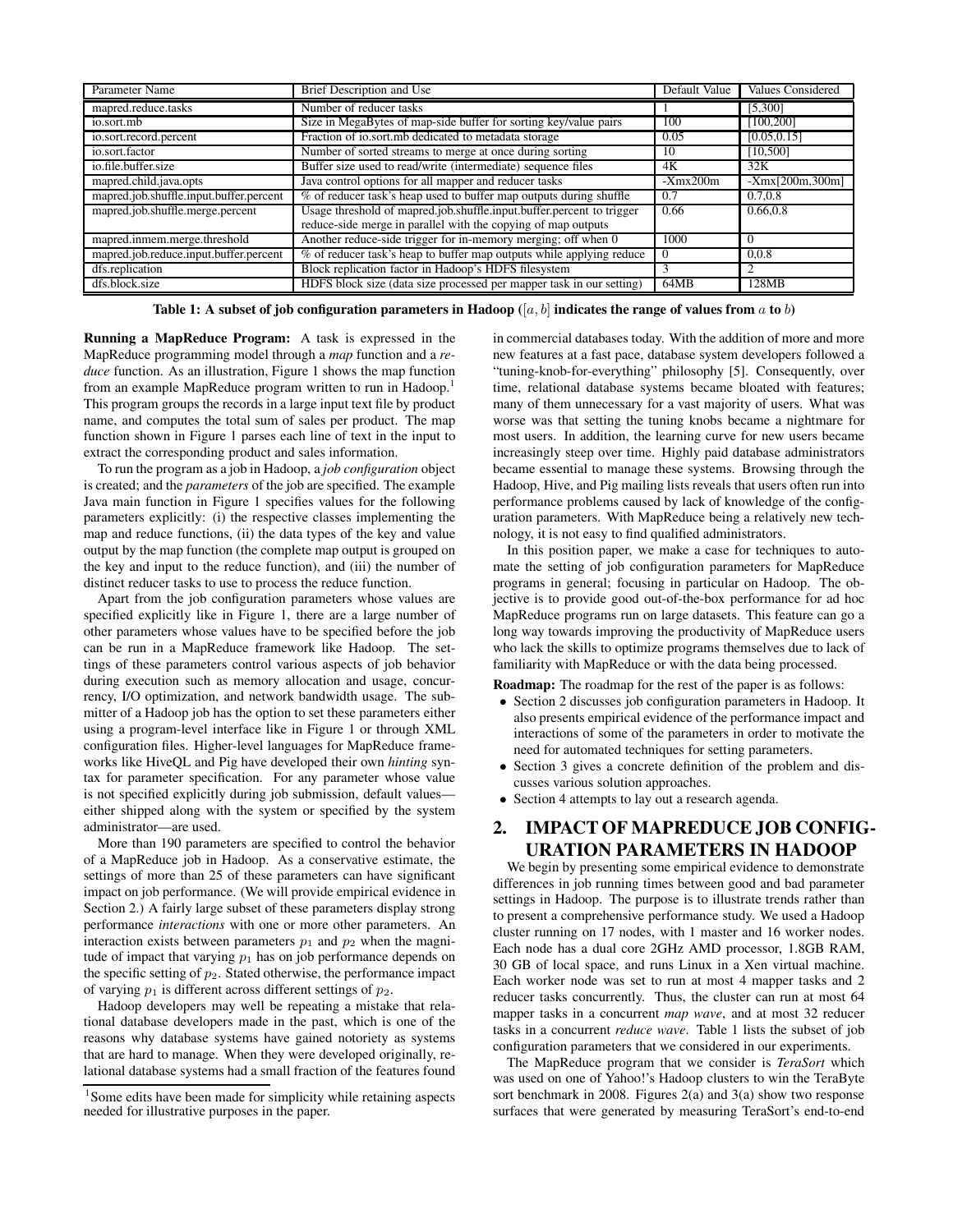

Figure 2: (a) 2D response surface of the TeraSort MapReduce program in Hadoop over a 75GB dataset, with mapred.reduce.tasks  $\in [15, 300]$  and io.sort.factor  $\in [10, 500]$ ; (b) a 1D projection of the surface for io.sort.factor=500 for mapred.reduce.tasks  $\in [5, 300]$ 



Figure 3: (a) 2D response surface of the TeraSort MapReduce program in Hadoop over a 50GB dataset, with mapred.reduce.tasks  $\in [8, 28]$  and io.sort.factor  $\in [10, 500]$ ; (b) 1D projections of the surface for different io.sort.factor for mapred.reduce.tasks  $\in [8, 300]$ 

running time on our cluster for two different datasets (75GB and 50GB) generated using the TeraGen program that comes with the TeraSort package. The two parameters, mapred.reduce.tasks and io.sort.factor, are varied in these figures while all other job configuration parameters are kept constant.

Effect of Parallelism: The companion Figures 2(b) and 3(b) are projections of the respective response surfaces on to a single dimension (namely, mapred.reduce.tasks) to illustrate the predominant trend as the number of reducer tasks used to process the job is increased. Note that these figures show both improvements and drops in performance, with some interesting relationships between the two. The improvements come because of the increase in effective concurrency by utilizing more of the *reduce slots* in the cluster recall that our cluster has 32 reducer slots across 16 worker nodes as well as by having each reducer task process less data (which in turn can reduce I/O in nonlinear ways)—because the overall data size processed is fixed. The drops come because of the bound on effective concurrency per wave as well as task setup overheads.

Interactions among Parameters: A number of instances of interparameter interactions were seen in our experiments. For example, note from Figure 3(b) that changing io.sort.factor has significant impact on performance at lower values of mapred.reduce.tasks, but zero impact for mapred.reduce.tasks = 300.

Table 2 and Figure 4 provide more instances of inter-parameter interactions.<sup>2</sup> The settings of three parameters are varied in this case. Compared to Figures 2 and 3, the values of the mapred.job.\* parameters (from Table 1) were all increased to 0.8 from their respective defaults, io.sort.mb was set to 200, mapred.child.java.opts to -Xmx300m, and mapred.inmem.merge.threshold to 0. Some interesting observations can be made from Table 2 and Figure 4:

- The (relatively obscure) io.sort.record.percent parameter has significant impact on performance. Furthermore, the impact comes over a variation of less than 5% in the parameter's value.
- Across different values of mapred.reduce.tasks, the pattern of change in performance as io.sort.record.percent is varied remains the same, but the magnitude of change differs.
- Performance for 10 reduce tasks is better than that for 28 reduce tasks. One of the main rules of thumb for improving the performance of Hadoop jobs recommends setting mapred.reduce.tasks to 28 for this scenario; which is highly suboptimal. (28 is around 0.9 times the total number of reduce slots in the cluster; the intuition is that effective concurrency is maximized while leaving some slots free for rerunning failed or slow tasks.)

Implications for Shared Clusters: As a follow up to the previous

<sup>2</sup>Row 10 in Table 2 shows the best performance achieved for 50GB TeraSort on our relatively ill-provisioned Hadoop cluster.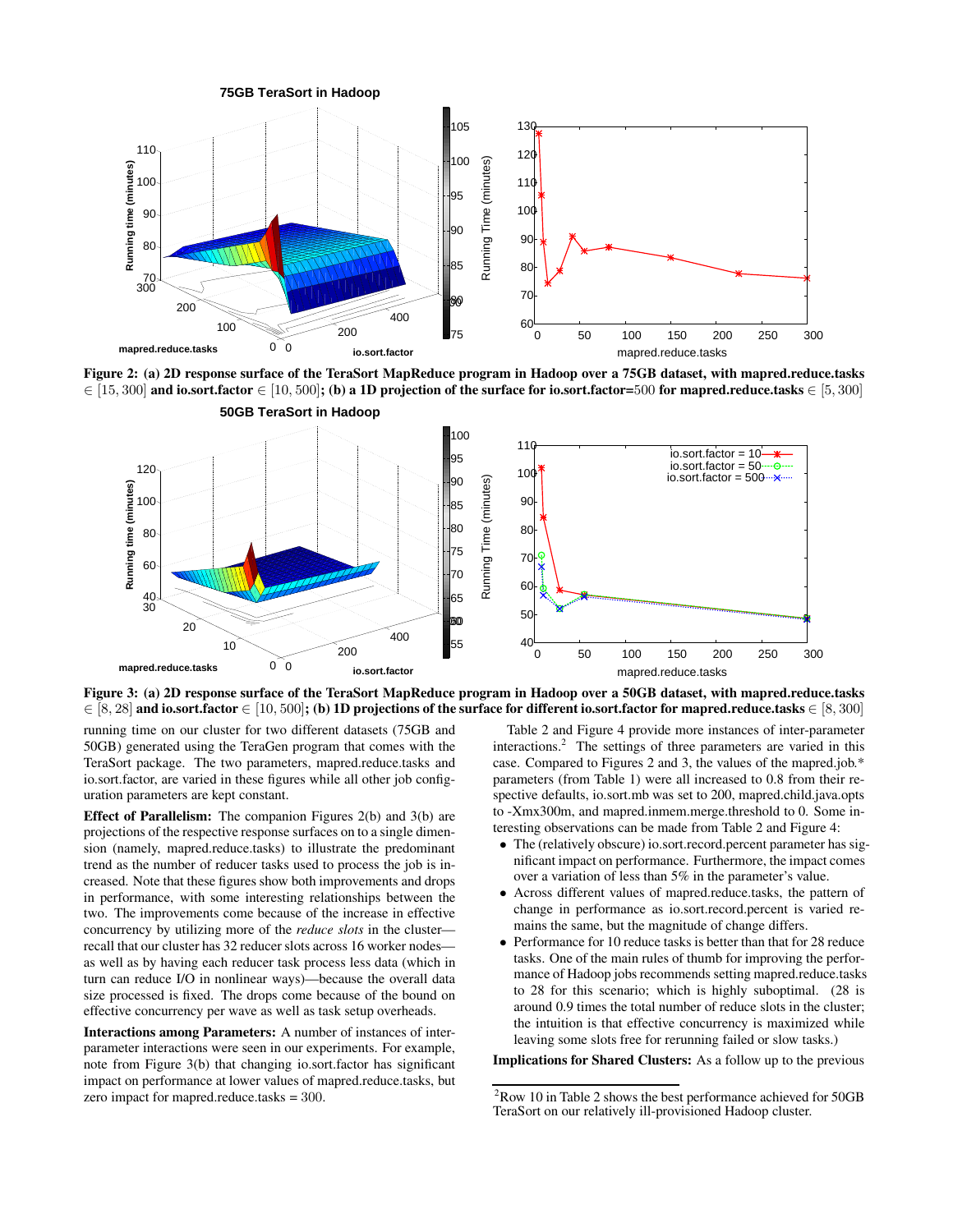| Row#                     | mapred.<br>reduce.tasks | io.sort.<br>factor | io.sort.record.<br>percent | Job Running Time     |
|--------------------------|-------------------------|--------------------|----------------------------|----------------------|
|                          | 10                      | 10                 | 0.10                       | 1hr, 25mins, 25sec   |
| $\mathfrak{D}$           | 10                      | 10                 | 0.15                       | 1hr, 14mins, 54sec   |
| $\overline{\mathcal{L}}$ | 10                      | 500                | 0.10                       | 1hr, 7mins, 11sec    |
| 4                        | 10                      | 500                | 0.15                       | 1hr, 1mins, 1sec     |
| 5                        | 28                      | 10                 | 0.10                       | 1hr, 22mins, 54sec   |
| 6                        | 28                      | 10                 | 0.15                       | 1hr, 4mins, 57sec    |
| 7                        | 28                      | 500                | 0.10                       | 1hr. 22 mins. 24 sec |
| 8                        | 28                      | 500                | 0.15                       | 1hr, 3mins, 46sec    |
| 9                        | 300                     | 10                 | 0.10                       | 45mins, 22sec        |
| 10                       | 300                     | 10                 | 0.15                       | 35mins, 9sec         |
| 11                       | 300                     | 500                | 0.10                       | 44mins, 38sec        |
| 12                       | 300                     | 500                | 0.15                       | $35$ mins, $56$ sec  |

Table 2: Performance of Hadoop 50GB TeraSort when the mapred.reduce.tasks, io.sort.factor, and io.sort.record.percent parameters are varied



Figure 4: Visualization of the results for io.sort.factor=500 from Table 2

point, it is important to realize that getting better or equal performance with 10 reduce tasks means that the remaining 22 reduce slots in the cluster can be used for running jobs from other users in a shared cluster (shared Hadoop clusters are the norm rather than the exception). Furthermore, such knowledge can be useful for a cloud-based service like Amazon Elastic MapReduce to provision the right amount of capacity automatically for user-submitted MapReduce jobs while (i) reducing the cost incurred by the user in this pay-as-you-go environment, and (ii) being able to handle more users and flash crowds.

# 3. PROBLEM FORMULATION AND SOLU-TION APPROACHES

The empirical evidence from Section 2 suggests that the performance of a MapReduce job  $J$  is some complex function of the job configuration parameter settings. In addition, the properties of the data as well as the resources allocated to the job in the cluster will impact its performance. There exists some function  $F_J$  such that:

$$
y = F_J(\vec{p} \in \vec{P}, \vec{r} \in \vec{R}, \vec{d} \in \vec{D}) \tag{1}
$$

Here,  $y$  represents a performance metric of interest for  $J$  (e.g.,  $J$ 's running time).  $\vec{p}$  represents the setting of the job configuration parameters for a run of  $J$ .  $\vec{r}$  represents the resources allocated for the run, and  $\vec{d}$  represents the statistical properties of the data processed by J during the run. The response surfaces shown in Figures 2(a) and 3(a) are partial projections of Equation 1 for the TeraSort MapReduce program when run on our cluster.

Optimization Problem: Given an input dataset and resource allocation for running a MapReduce job, we can think of  $\vec{p}$ —which represents the setting of the job configuration parameters for a run of J—as specifying an *execution plan* for J. Different choices of the execution plan give rise to potentially different values for the performance metric of interest for  $J^3$ . The problem we highlight in this paper is to automatically and efficiently choose a good execution plan for  $J$  given an input dataset and resource allocation.<sup>4</sup> The rest of this section discusses some potential approaches to address this problem.

#### 3.1 Getting Rid of the Tuning Knobs

An initial reaction and a reasonable approach to this problem is to eliminate the "tuning knobs." In recent years, commercial database vendors have tried to eliminate database tuning knobs through code rewrites or by implementing self-tuning controllers (e.g., [16]). The Hadoop community is making similar efforts, e.g., for the high-impact io.sort.record.percent parameter considered in Table 2 and Figure 4 [9].

However, the majority of parameters have been created to expose some fundamental decision in the underlying code that cannot be made optimally without knowing the properties of the actual MapReduce job being processed, its input data, and resource allocation. We cannot truly eliminate these parameters. There are multiple implementation choices (as discussed in the following subsections) that differ in how to make the corresponding decision. Also bear in mind that eliminating an exposed knob can have serious software-engineering implications. Pushing the responsibility for setting the parameter into the underlying code can make the code complex, and consequently, hard to maintain and prone to bugs.

#### 3.2 Database Query-Optimizer-Style Approach

Query optimizers in database systems deal with a similar optimization problem, namely, finding a good execution plan for a declarative SQL query. The approach used by query optimizers is to maintain statistics (e.g., histograms) about the input data; and given a query  $\vec{q}$ , to use these statistics in conjunction with a *cost model* to estimate the cost of various execution plans for  $\vec{q}$ . The execution plans are composed of operators—e.g., index scan, sort, and hash join—from a known and fixed set. Intuitively, the cost model has the form:

$$
y = F(\vec{q} \in \vec{Q}, \vec{p} \in \vec{P}, \vec{r} \in \vec{R}, \vec{d} \in \vec{D})
$$
(2)

Here, y represents a performance metric of interest for the SQL query  $\vec{q}$ .  $\vec{p}$  represents an execution plan for  $\vec{q}$ .  $\vec{r}$  represents the resources allocated for running the plan, and  $\vec{d}$  represents the statistical properties of the data processed by  $\vec{q}$ . Given  $\vec{q}$ ,  $\vec{r}$ , and  $\vec{d}$ , a search algorithm (e.g., dynamic programming [12]) is used to find a good execution plan from the space of plans  $\vec{P}$  supported by the database system's execution engine.

Provided this overall approach can be extended to MapReduce programs, efficient search algorithms can find good plans quickly. There is more than thirty years of work on database query optimization technology that can be leveraged. However, some stumbling blocks need to be overcome to make this approach work for ad hoc MapReduce programs:

• *Black-box map and reduce functions:* The cost model will now have to account for the fact that map and reduce functions are usually written in programming languages like Java, Python, and C++ that are not restrictive or declarative like SQL.

<sup>&</sup>lt;sup>3</sup>The problem becomes more complex if multiple performance metrics are involved, e.g., suppose we want to minimize running time subject to a maximum bound on per-node memory usage.

<sup>&</sup>lt;sup>4</sup>The resource allocation can also be considered a choice that has to be made automatically [10].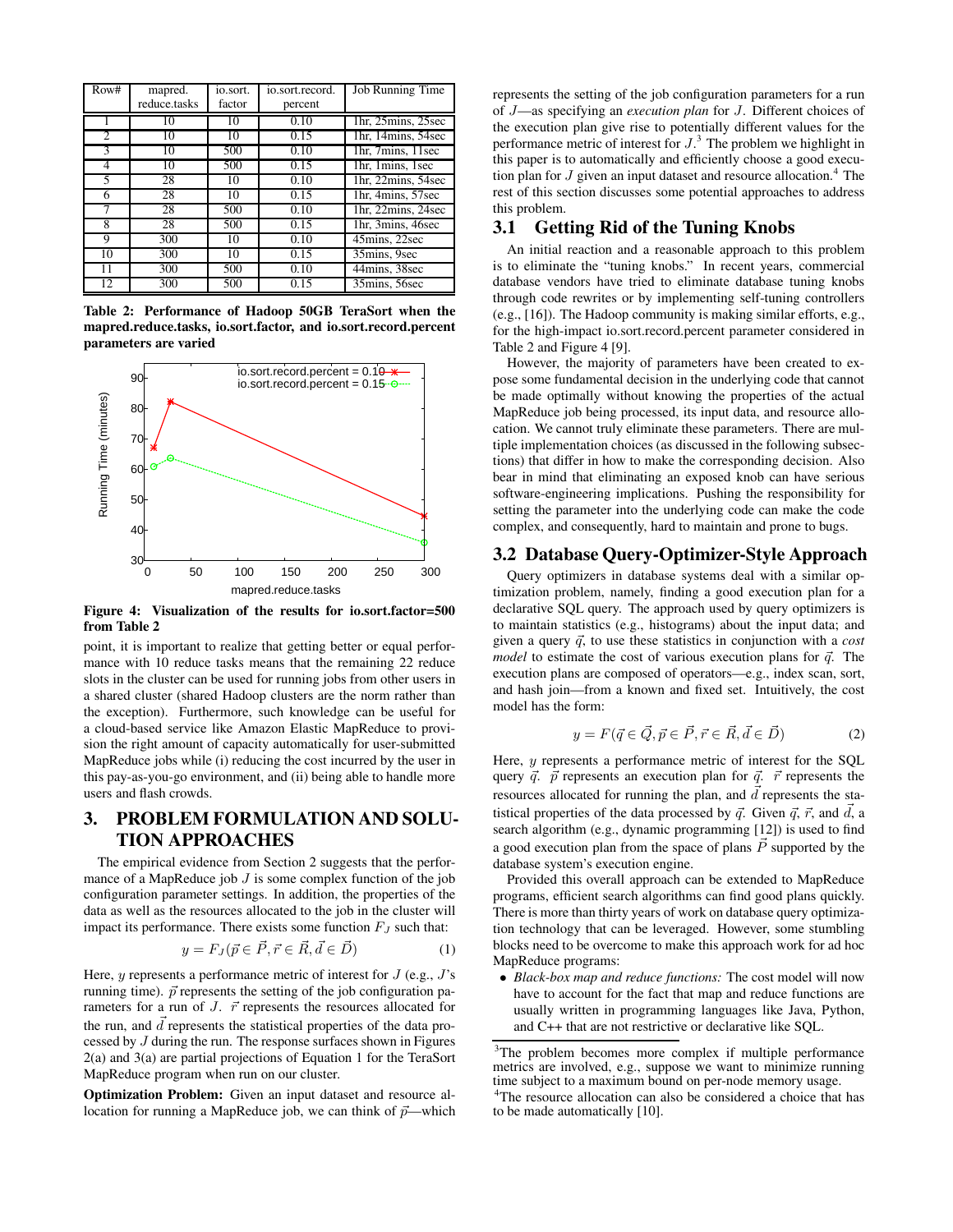- *Lack of statistics about the input data:* Little knowledge about the input data may be available before the job is submitted. Keys and values are often extracted dynamically from the input data by the map function, so schema and statistics about the data may be unknown (like in Figure 1).
- *Differences in plan spaces:* The execution plan space for SQL queries is very different from the plan space of job configuration parameters outlined in Section 2 for MapReduce programs; so algorithms from SQL query optimizers may not translate directly for optimizing MapReduce programs.

Nevertheless, for at least two reasons, it will be a serious mistake to label the work on centralized and parallel database query optimization as inapplicable for MapReduce job configuration parameter optimization. First, many MapReduce programs are written once and run many times over their lifetime (usually on different datasets). Programs for *extract-transform-load (ETL)* and report generation are good examples. Properties of such programs as well as good configuration settings for them can be learned over time in the spirit of *learning optimizers* like Leo [15]. Second, higher-level languages for MapReduce frameworks like HiveQL and Pig allow schema to be associated with base and intermediate data.

#### 3.3 Use of Dynamic Profiling

One approach to overcome some of the stumbling blocks from Section 3.2 is to invest some resources upfront—i.e., before actual job execution starts—to collect any missing information needed to optimize the actual job's configuration parameters. We will illustrate this approach with an example. One of the main considerations in optimizing the TeraSort program (and, in general, in optimizing most parallel programs) is to balance the work equally across all reducer tasks.<sup>5</sup> For achieving such balance—assuming fairly homogeneous resource allocation to all reducer tasks—the overall output data generated by all the mapper tasks has to be partitioned equally across all the reducer tasks.

The input data distribution may not be known ahead of time, so the TeraSort implementation first collects a sample of the input data. If there are  $k$  reducer tasks, then the quantiles in the sample are computed that split the sample data into  $k$  equal-sized partitions. These k-1 *split points* are then used during actual job execution to split the data into approximately equal-sized partitions. As one would expect, the actual load-balancing achieved would depend on how well the sample captures the actual data distribution. The literature on this topic is vast (e.g., *sample sort* [3] and *probabilistic splitting* [7]).

The basic idea of *dynamic profiling* through sampling applies to parameter configuration for MapReduce jobs, but some challenges arise:

- A strong assumption in the sampling-based partitioning technique outlined above is that the data type and the data distribution of the key in the input data (before applying the map function) are the same as those in the data generated after the map function has been applied. This assumption holds for sorting, but it does not hold for the majority of MapReduce programs (e.g., see the map function in Figure 1).
- Most (if not all) previous implementations of sample sort and probabilistic splitting assume that the input data sample can be assembled by sampling randomly either at the record level or at the block level. However, given an arbitrary MapReduce program, there are restrictions on how the input data can be accessed. Usually, the data can only be accessed in a first-to-last

sequential fashion (based on an iterator interface) over predetermined partitions of the input data (called *splits* in Hadoop).

In this setting, designing an efficient *sampling harness* for dynamic profiling in MapReduce frameworks is a nontrivial research and engineering challenge which, to our knowledge, has not been considered before. There are some desiderata for such a sampling harness. Extra run-time overhead must be kept low, ideally some bounded fraction of the job's overall running time. There is the danger of unrepresentative samples generating incorrect estimates that lead to performance degradation rather than improvement. Thus, developing or adopting sampling techniques that give probabilistic error guarantees is highly desirable [13].

The sampling harness should not require major changes or additions to the MapReduce code base; higher code complexity lowers the chances of the harness being adopted by the core developers. From this perspective, it is desirable to leverage features of the current MapReduce framework whenever possible rather than rolling out our own. Next, we discuss some specific questions that the design of the sampling harness will have to account for.

*Where is the sampling run from?* TeraSort does *client-side* sampling, i.e., it runs the sampling from the client node where the job is submitted. An alternative is to run an extra MapReduce job, called the *sampling job*, to do the sampling as well as to use the collected sample to determine good parameter settings for the actual job which will be run subsequently. Both techniques have their pros and cons. Client-side sampling is centralized and can cause significant overhead on the client node (which often is a worker or master node), especially if the map function has to be run on the collected samples. However, client-side sampling avoids the fairly high job setup overheads of the sampling job.

*When is the sampling done?* Even with dynamic profiling, the samples can be precomputed before the job is submitted. This point may seem contrary to what we said earlier. To collect samples from an input file, we only need to know the record boundaries (e.g., the newline character in text files); the actual schema need not be known at this point. Such "precomputed" samples can be collected efficiently and nonintrusively, e.g., through coin-toss random sampling when the file is loaded into the system. Precomputed samples can be processed much more efficiently by the sampling job compared to starting mapper tasks for the entire data while sampling at job submission time.

*What type of sampling is used?* TeraSort uses a simple sampling strategy. It accesses a predetermined number s of input data splits (usually, each HDFS block in the input forms a split), and grabs the first  $n$  keys and values from each sampled split. (Both  $s$  and  $n$  are specified statically.) While this strategy is efficient—recall the restrictions on data access—it is unclear whether this strategy can give strong probabilistic error guarantees. It is possible to do coin-toss sampling or reservoir sampling [18] (which bounds memory requirements under an unknown number of total keys) on the sampled splits. These strategies may give better probabilistic error guarantees but at higher cost since the sampled split will have to be processed completely. Note from Table 1 that the default block/split size is 64MB, which is much larger than typical database or filesystem blocks.

## 3.4 Reacting Through Late Binding

While some of the concerns of the optimizer-style approach are potentially addressed by dynamic profiling, it also has to rely on a cost model to estimate the performance of different settings of configuration parameters like those in Table 1. It is unclear whether such models can be developed to work at scale, and needs further research. It is therefore important to design and evaluate ap-

<sup>&</sup>lt;sup>5</sup>The *Partitioner* class user for this purpose is a configuration parameter to a MapReduce job, with hash partitioning as the default.